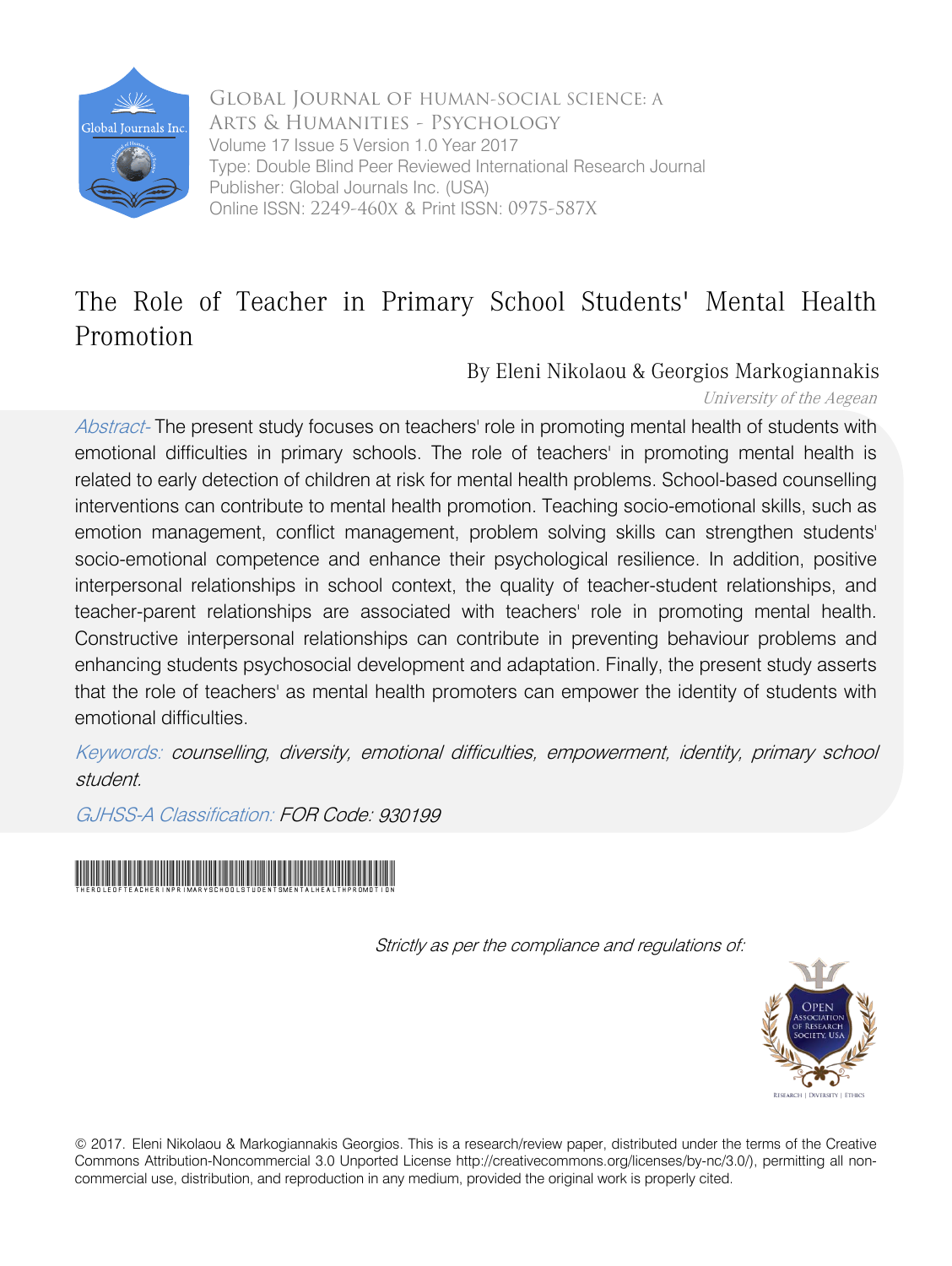2017

# The Role of Teacher in Primary School Students' Mental Health Promotion

Eleni Nikolaou <sup>α</sup> & Georgios Markogiannakis <sup>σ</sup>

 health problems. School-based counselling interventions can emotional skills, such as emotion management, conflict Abstract- The present study focuses on teachers' role in promoting mental health of students with emotional difficulties in primary schools. The role of teachers' in promoting mental health is related to early detection of children at risk for mental contribute to mental health promotion. Teaching sociomanagement, problem solving skills can strengthen students' socio-emotional competence and enhance their psychological resilience. In addition, positive interpersonal relationships in school context, the quality of teacher-student relationships, and teacher-parent relationships are associated with teachers' role in promoting mental health. Constructive interpersonal relationships can contribute in preventing behaviour problems and enhancing students psychosocial development and adaptation. Finally, the present study asserts that the role of teachers' as mental health promoters can empower the identity of students with emotional difficulties.

Keywords: counselling, diversity, emotional difficulties, empowerment, identity, primary school student.

#### I. Introduction

 increasing over the last decades. In Greece, the he prevalence of mental health disorders has been 10% to 20% of children exhibit difficulties in The prevalence of mental health disorders has been increasing over the last decades. In Greece, the 10% to 20% of children exhibit difficulties in psychosocial adjustment (Hatzihristou, Lambropoulou, & Lykitsakou, 2004). Research data support that 10% of children that display mental health problems meet the criteria for a mental disorder. Simultaneously, teachers often feel that they are not properly equipped with the knowledge and skills for coping with the reality of modern classroom (Koller & Bertel, 2006). The increase in mental health problems of children highlights the need for prevention. Schools are invited to promote the mental health of students and to contribute to the development of their psychological resilience by providing them with the resources for being able to face stressors in adverse conditions (Gross, 2008).

The mentally healthy children have the following characteristics: they grow emotionally and mentally, they are able to initiate and maintain interpersonal relationships, to express empathy to others, to play and learn, to develop a sense of right and wrong, to face

*Author α:* Department of Preschool Education Sciences and Educational Design, University of the Aegean, Rhodes, Greece. mail: enikolaou@rhodes.aegean.gr e-*Author σ:* Independent Researcher, Rhodes, Greece. e-mail: gmarkog@sch.gr

problems and obstacles (Rothi, Leavey, & Best, 2008). Signs of emotional and behavioural difficulties are related to behaviour that is not socially accepted and interferes with learning. Symptoms of emotional distress are also withdrawal from social situations as well as difficulties in building and maintaining positive relationships (for example, isolation from the peer group and aggression).

Mental health problems are regarded major obstacles to learning and academic attainment (Catalano, Haggerty, Oesterle, Fleming, & Hawkins, 2004). According to Fazel, Hoagwood, Stephan, & Ford (2014), mental health difficulties impact cognitive and social development of children.

Mental health disorders are categorized into two broad categories, externalizing and internalizing disorders (Egger & Angold, 2006). The externalizing disorders include aggressive and disruptive behaviour, whereas internalizing disorders are associated with anxiety disorders and depression. Externalizing behaviours are directed outward whereas the distress of internalizing disorders is turned inward (Achenbach & Edelbrock, 1981). In several cases, it is observed comorbidity between externalizing and internalizing disorders (Lilienfeld, 2003).

The internalizing disorders emanate from difficulties of regulating negative emotions and manifest themselves as shy behaviour, social withdrawal, frequent worries and low self-esteem (Graber, 2004).The temperament of a child and particularly inhibition (which is characterized by irritability in infancy, fear and shyness in school age) is linked to vulnerability to the development of anxiety disorder (Biederman, Rosenbaum, Boldu-Murphy, Faraone, Chaloff, Hirshfeld, & Kagan, 1993). The risk factors for the development of anxiety and depression in later life often include inhibition behaviour in preschool and school age (Bernstein, Borchardt & Perwien, 1996).

Teachers and parents often misinterpret the signs of depression and anxiety disorders, as the children who exhibit these symptoms have a behavioural profile which does not disturb the class, while complying with the suggestions of the teachers (Holmes, Slaughter, & Kasham, 2001). Psychiatric problems in children and adolescents are often not recognized and the adults minimize the problems faced by children (Clauss-Ehlers & Levi, 2002).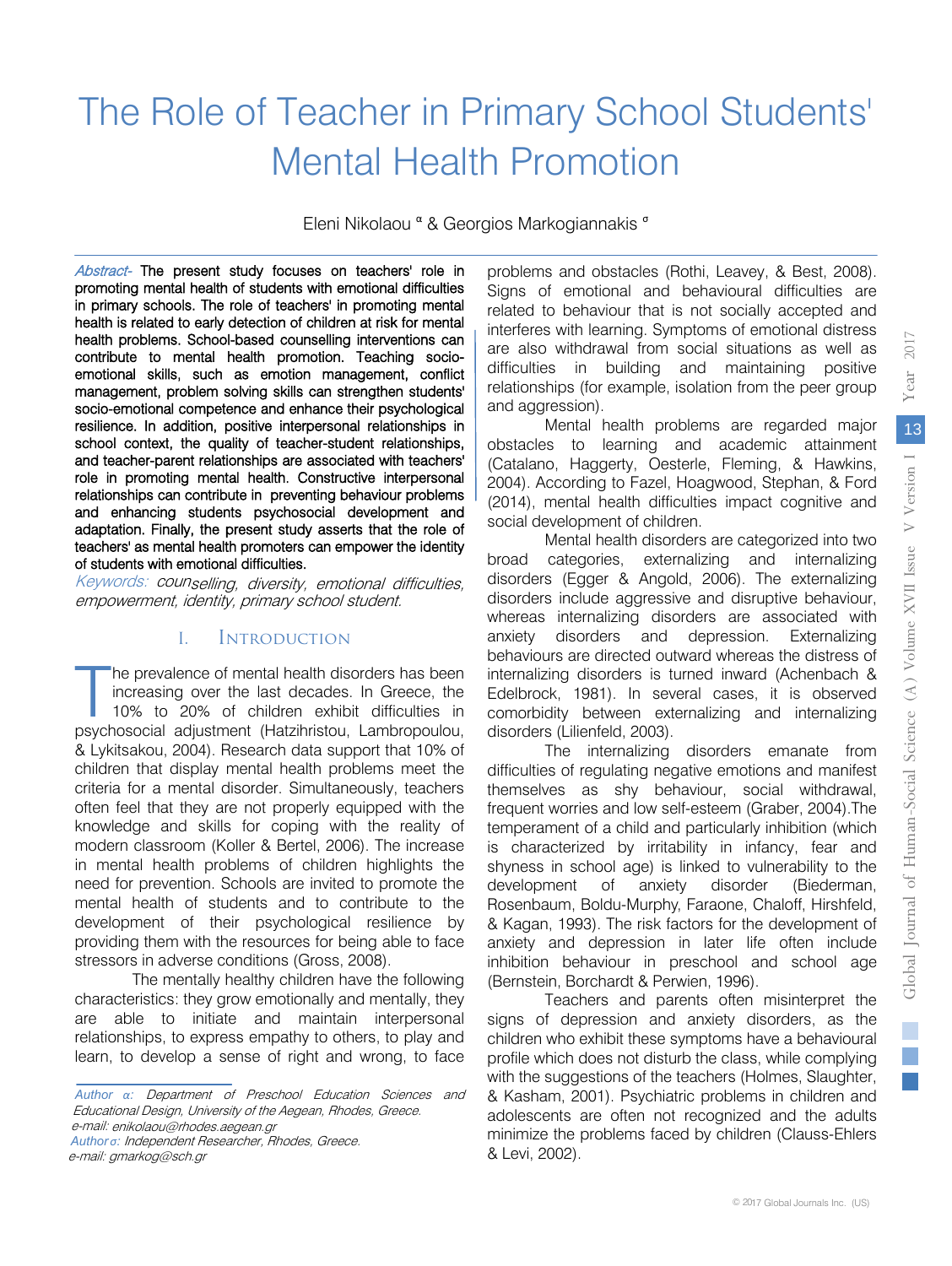For the aforementioned reasons, it is important to analyze the significance of teachers' role as mental health promoters, as the mental health problems of children have increased in schools, and teachers are not trained to detect them. Moreover, there is an urgent need for mental health promotion in schools.

#### II. Teacher' s Role in Promoting Mental Health of Students

The recognition of the role of mental health in academic attainment and child development has led to the design and implementation of mental health interventions. In addition, school is regarded as the ideal context of promoting children's mental health for several reasons, such as the fact that it provides the opportunity for access to the whole population of children, and simultaneously, children spend most of their time at school.

Mental health promotion includes every action that aims to maximize the social and emotional wellbeing of individuals (Graham, Phelps, Maddison, & Fitzgerald, 2011). School has a significant role in detecting the mental health problems of children, in providing mental health services and in shaping an environment that will support emotional well-being (Atkinson & Hornby, 2002).

#### and Early Screening of Mental III. The Role of Teacher in Detecting Health Problems

According to research findings, a high percentage of mental health problems is not detected and as a result of that, children do not gain access to appropriate treatment (Kataoka, Zhang, & Wells, 2002). These data indicate the need of early detection of mental health problem in children and adolescents in school context, by implementing whole school approaches of early screening of mental health disorders that target all students (Levitt, Saka, Hunter-Romanelli & Hoagwood, 2007). The early detection and intervention is crucial to schools that do not have easy access to mental health services.

Epidemiological studies (Costello, Mustillo, Erkanli, Keeler, & Angold, 2003) report that 20% of children and adolescents in USA display symptoms that meet the criteria of a mental disorder. However, only a small percentage of children that ranges from 0,6% to 16% is identified by teachers or the pediatricians. Furthermore, half of those children that are detected, is expected to receive mental health services.

Children with mental health problems can be detected within school environment by educators who often first notice deviant behaviors. In addition, children have more opportunities to be referred to mental health services, particularly when these services are within

school context, as they are more easily accessible (Farmer, Burns, Phillips, Angold, & Costello, 2003). Children and their families often avoid seeking help because of the stigma associated with mental health problems. Providing services in a familiar context, such as school, makes therapy more acceptable (Weist, 1999).

Moreover, parents consult with teachers on their concerns for the behaviour and development of their children. The referral to mental health services is directly linked to the extent that parents and teachers recognize that their children have significant difficulties. Helpseeking is often initiated by teachers and it is associated to the extent that they can recognize children's mental health problems (Burke, Koot, de Wilde, Begeer, 2016).

Thus, training teachers in early detection of mental disorders is of fundamental importance. Moreover, prevention and early addressing of mental health problems is linked to the implementation of counselling preventive interventions in school context.

### IV. The Role of Teacher in Implementing PREVENTION INTERVENTIONS OF MENTAL **DISORDERS**

School can also play an important role in providing mental health services for students. There is an elevated percentage of students with mental health problems and simultaneously there are long waiting lists in mental health services. For the aforementioned reasons, it is essential the provision of mental health counselling services within school environment.

There are three levels of preventive interventions in the field of mental health: the universal, selective and indicated interventions (Nastasi, Moore, Varjas, 2004) Universal preventive interventions are targeted to the general population. Universal interventions often focus on social and emotional skills, as well as in problem solving. They are easily integrated into curriculum and they have greater opportunities of being implemented in school context. Selective interventions target to population groups which are at increased risk of displaying a mental disorder. For example, selective interventions are the support groups of children aiming at managing loss. Indicated interventions target children who manifest subclinical symptoms or signs associated with mental disorders and they do not meet diagnostic criteria. For example, social skills training for children who exhibit behaviour problems.

According to Weare & Nind (2011), the interventions for the prevention of mental health problems in school context include the following: teaching skills, multi-level intervention which is targeted at the whole school community, improvement of school climate, training of teachers, cooperation with parents, parent education and collaboration with the communitybased mental health services. There are research data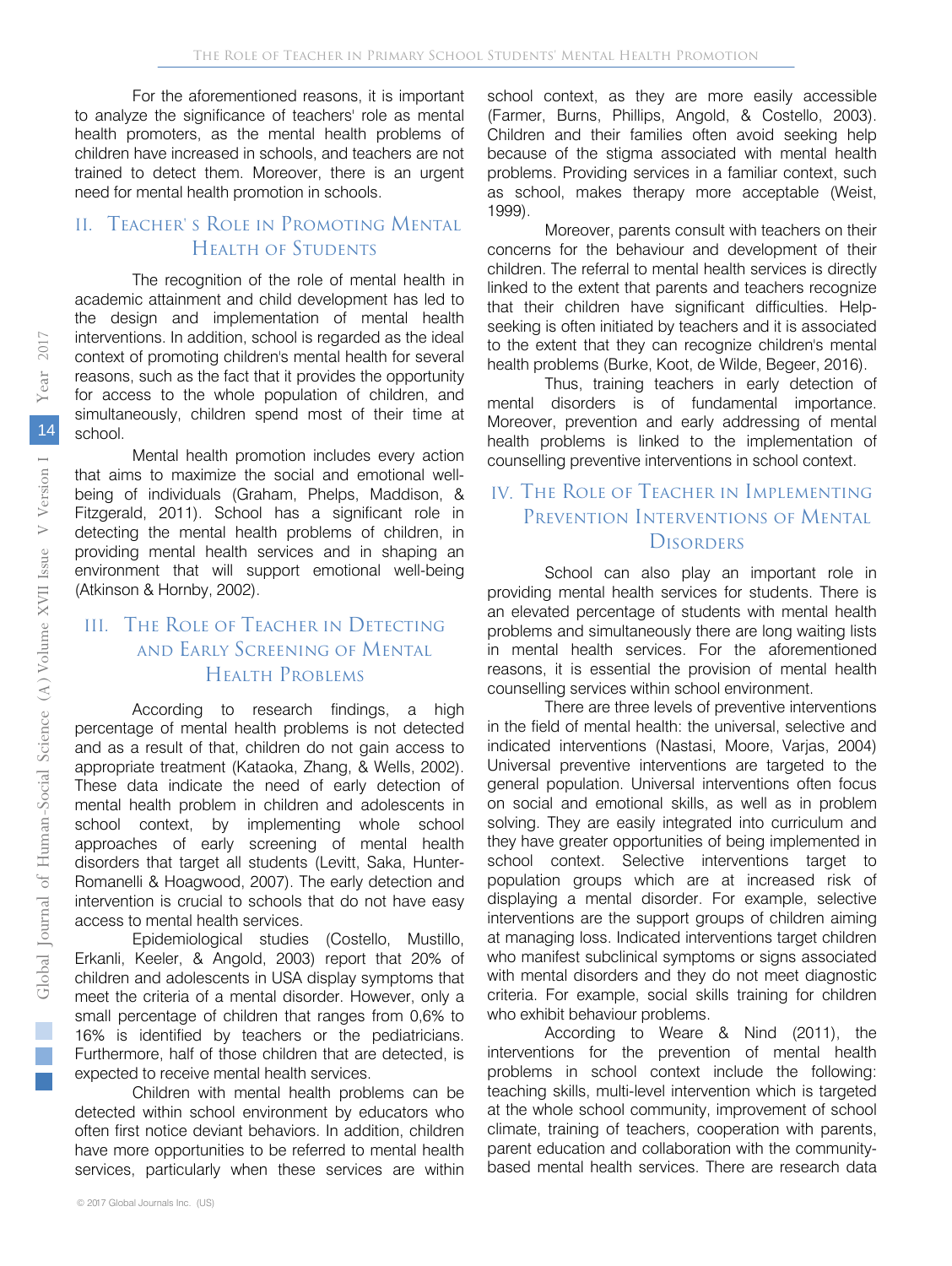which suggest that the universal interventions that are implemented for a longer period of time of one year and are aimed at the prevention of mental health are effective (Wells, Barlow, & Stewart-Brown, 2003).

The prevention is directly linked to strengthening protective factors. Protective factors reduce the possibilities of adverse effects on child development. The first category of protective factors include cognitive skills, socio-cognitive and social skills as well as temperament traits (Luthar & Zigler, 1992).The second category refers to the quality of children's interactions with the environment. The third category refers to the relationship between school and family and the quality of the school environment. Prevention is associated with enhancing protective factors and modification of risk factors. Factors associated with the contexts in which children are embedded include family, neighborhood, school and its influences in child development (Severson, Walker, Hope-Doolittle, Kratochwill, & Gresham, 2007).

Moreover, prevention is directly linked to the development of psychological resilience, which is associated with children's capacity of adaptation to their environment despite the adverse conditions (Luthar, Cichetti, & Becker, 2000). The development of psychological resilience is a gradual process. Individual factors, such as adaptation skills and external factors, such as the supportive environment, can be cultivated particularly during the first years of life, with the aim of minimizing the impact of negative events in life (Friedman, & Chase-Lansdale, 2002).

The protective factors associated with the development of psychological resilience are the following: the formation of an emotionally safe and supportive relationship with family and peers, the development of the sense of belonging, good communication skills, problem-solving skills, social skills, and the ability of self-regulation of behavior and emotion. Environmental factors include positive school climate, warmth, security, stability (consistent limits), and the opportunities for participation in school, family and community activities.

The recognition of the factors that have an effect on mental health is taken into account in designing early intervention which reduces the adverse effects of the disorders. Teachers collaborate with their students, their family, and mental health professionals in the design and implementation of interventions for targeted groups of children and provide ongoing support to their students and families. Furthermore, they can detect the children who are exposed to risk factors and enhance protective factors for all children with the aim of cultivating psychological resilience and wellbeing. The empowerment of skills associated with psychological resilience can reduce the risk of developing a mental disorder. One important dimension of the resilience of children is the implementation of

socio-emotional learning interventions in school context (Kay-Lambkin, Kemp, Stafford, & Hazell, 2007).

### V. Teacher's Role in Implementing Social-Emotional Learning **INTERVENTIONS**

The school is called upon to respond to the holistic development of students in the cognitive, emotional and psychomotor domain, through the implementation of social and emotional learning programs with the aim of promoting social and emotional development.

The socio-emotional learning is the process of skills acquisition, recognition and management of emotions, goal setting and achievement of positive goals. It also includes the ability of taking the perspectives of others, the ability to maintain and establish positive relationships, make responsible decisions, as well as the constructive management of interpersonal situations (Elias, Zins, Weissberg, Frey, Greenberg, Haynes, Kessler, Schwab-Stone, & Shiver, 1997). The aim of socio-emotional learning is the development of five interrelated cognitive, emotional and behavioural skills: self-awareness, self-management, social awareness, skills for initiating relationships and responsible decision-making. These skills are associated with better adjustment and academic performance, which may lead to fewer behaviour problems and less stress (Greenberg, Weissberg, O' Brien, Zins, Fredericks, & Resnik, 2003).

 socio-emotional development of children, as they shape Socio-emotional learning programs promote the an emotionally safe learning environment, which cares for students and contributes to a better management of the class (Hawkins, Smith, & Catalano, 2004).

Teaching of social and emotional skills, and behavioral control contribute to the development of relationships, as they provide the opportunity for students to discuss difficult feelings and situations in a safe and supportive environment. Programs of socioemotional education affect the quality of school climate and the relationships that are developed in the context of the class, as they equip students with a broader vocabulary of emotions. Simultaneously, students learn to understand the signs of emotions and have more confidence in their ability to manage their emotions (Greenberg, Kusche, Cook, & Quamma, 1995). All these factors are important components in the development of positive relationships between students and teachers.

In the last decade in Greece, the program "Social and Emotional education at school: a Program for the promotion of mental health and learning in school community" (Hatzihristou, 2011a,b,c) was implemented by the Centre for Research and Applications of School Psychology at the University of Athens. This intervention includes skills such as recognition, expression and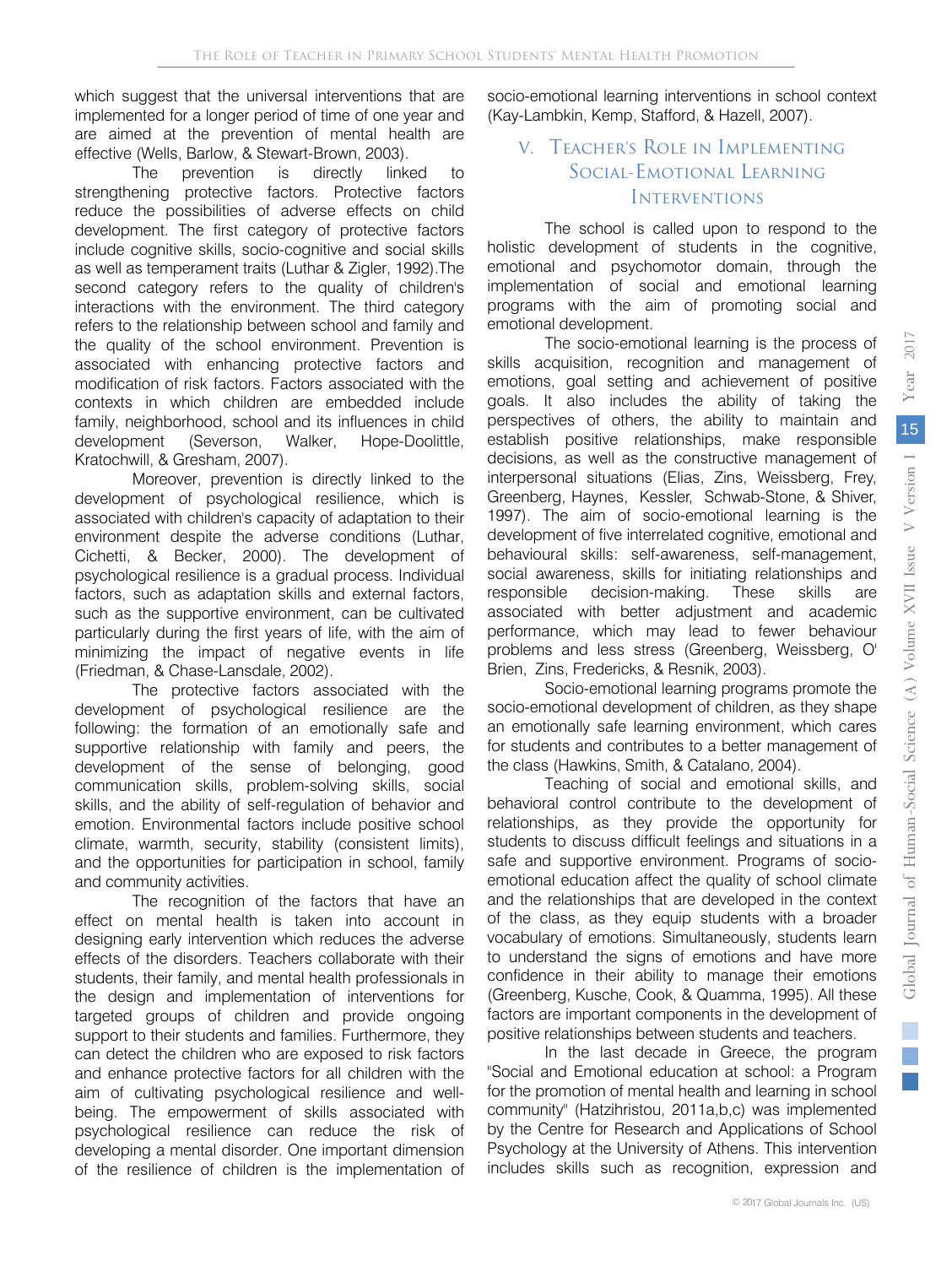management of emotions, communication skills, dealing with stressful situations, dimensions of self-concept and support in crisis situations. It fosters the socio-emotional competence of students and it has significant effects.

The aim of this program is the empowerment of teachers in their counselling role, the acquisition of skills for supporting students and strengthening their communication skills. Moreover, the purpose of the project is the development of a positive climate, as well as the promotion of mental health and psychological resilience of students in the context of the school environment. School climate and emotional bonds in school context as well as the emotional connection with the school community contribute to the empowerment of students' psychological resilience (Hatzihristou, Dimitropoulou, Lykitsakou & Lampropoulou, 2009). The quality of communication and emotional relationship with students could enhance the desire of students to get involved in school life, and experience acceptance and security in the school environment.

The emphasis on the development of supportive relationships between teachers and students contributes to the creation of a school community who cares and takes care of students (Battistich, Solomon, Watson, & Schaps, 1997. Hatzihristou, 2015) and is an important area of the counselling role of teachers.

#### Relationships in School Context VI. The Role of Teacher in the Formation of Supportive

The formation of supportive relationships within the school community is of fundamental importance for the healthy development of all students (Pianta, 1999). The relationship of teachers with students provides the basis for their adaptation to the school environment. Children who shape close relationships with teachers enjoy school more and have positive interpersonal relationships with the peer group. Positive relationships with teachers are also a secure base for young children.

In addition, positive relationships with teachers help children at risk for displaying behavior problems, develop adaptive behavior (Hamre & Pianta, 2001). The supportive relationship between children and teachers is associated with reduction of aggressive behavior (Meehan, Hughes, & Cavell, 2003). Negative relationships with teachers constitute a predictive factor of the onset of psychiatric disorders and school failure (Cadima, Leal, & Burchinal, 2010). Support from teachers is particularly important for children who have low levels of support from their parents (Harter, 1996).

The need for positive relationships with teachers does not diminish as children progress in age. Support in the context of the relationship with teacher is of fundamental significance during transitional periods, such as the transition from elementary to high school. Teachers who develop emotional warmth, acceptance,

and availability for communication contribute to the formation of a supportive relationship with students. The supportive relationships have an effect on the students' interest in academic goals, academic performance and positive relationships with the peer group. Simultaneously, the formation of supportive relationships with students may lead to children's active participation in the classroom (Birch & Ladd, 1998).

Teachers and students are part of a wider school community which may support or hinder the development of positive relationships. The formation of positive relationships is directly linked to the school climate (Crosnoe, Johnson, & Elder, 2004). Positive emotional climate in the classroom depends on the nonverbal behaviour of educators. Prevention programs which focus on the improvement of the school climate and the quality of interaction between students and teachers can assist in this direction. In addition, teachers assume a counselling role in the domain of discipline, contribute to solving the problems of students and to enhancing their self-confidence. Simultaneously, they provide psychological support to students and strengthen their mental health. However, it is important that the evaluation of concerns and distress of children should not be based on the values and attitudes of adults. Moreover, children, particularly in early ages have not yet developed the capacity for self-exploration (Malikiossi-Loizou, 2011). The achievement of the above objectives is associated with the communicative ability of teachers. Communication should correspond to the stage of development and maturity of children, as well as their particularities and psychological mood (Kodakos & Stamatis, 2002).

Literature highlights the need for training teachers in communication and counselling skills (Malikiossi-Loizou, 2011). Research data suggest that children who have had kindergarten teachers with positive verbal and non-verbal behavior have improved their communication skills (Malikiossi-Loizou & Sponta, 2004). Teachers can be trained in the skills of non-verbal communication. These skills contribute to effective communication and successful interpersonal relationships (Polemikos & Kodakos, 2002).

The personality of teachers, the cooperation with all members of school community, their training and way of working have an effect on the quality of communication in education. Teachers are models of imitation that promote the communicative ability of children. They should understand all forms of children's expression, either via verbal channels or via non-verbal (Stamatis, 2011).

Furthermore, it is essential the development of empathy on the part of educators, which is related to the understanding of the subjective world of students, (which refers to feelings, experiences, the personal meaning and behavior of students) and the communication of this understanding (Brouzos, 2004).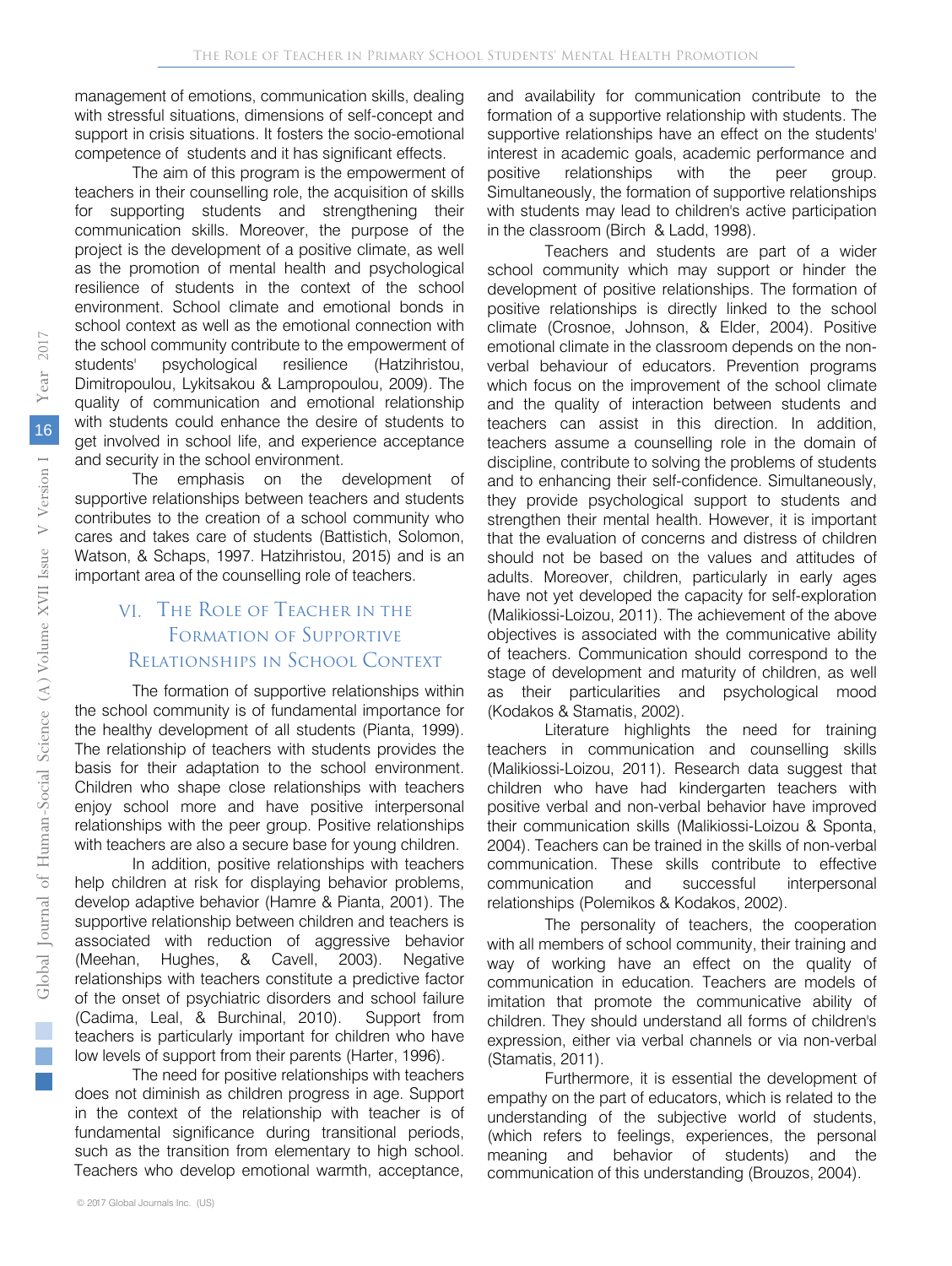Another dimension of the role of educators' is related to the communication and cooperation with parents. Cooperation with parents could ensure a supportive and stable environment that cares for students. Research data indicate that it is valued by teachers (Stamatis & Nikolaou, 2016; Nikolaou, Moustakas, & Markogiannakis, 2017). The focus on children's strengths rather than on weaknesses and deficits, will create an environment, which is conducive to learning and simultaneously will support and contribute to the development of resilience and wellbeing in later life (Alvord & Grados, 2005).

In addition, the cooperation between teachers, parents and directors in designing interventions for children with behavioural problems is necessary. The school system is important to give emphasis on the reinforcement of positive behaviour rather than the punishment of dysfunctional behaviour.

Training in effective classroom management reduces behavior problems of children and contributes to prevention of serious emotional and behavioral difficulties. Teachers are requested to help students develop the ability of self-regulation and problemsolving, with the aim of achieving academic and social objectives (McCaslin & Good, 1998).

#### VII. Conclusions

Early detection and identification of children with emotional difficulties, as well as the design of preventive interventions and early intervention are important elements of the provision of mental health services to students in the context of school community.

In addition, it is important to expand the implementation of social and emotional learning programs in schools, which need to provide children with the skills for success in school, home, and life in general. The integration of socio-emotional learning in the curriculum has a significant impact on the mental health of students and their academic success (Merrell & Gueldner, 2010). Moreover, it is necessary the inclusion of the course "Social and Emotional Learning" in the curriculum of Education Departments and the organization of seminars for teachers in order to broaden their knowledge in this subject and have the opportunity for practice of skills (Babalis, Tsoli, Artikis, Mylonakou-Keke, & Xanthakou, 2013).

Therefore, as noted above, it is essential to train teachers in the detection of children with emotional difficulties, and generally in the promotion of mental health of primary school students. The early identification of mental health problems and the implementation of counselling interventions for prevention in school context are dimensions of the role of educators as mental health promoters.

Furthermore, teachers need to be trained in communication skills, with the aim of consolidating

positive interpersonal relationships with students, parents and colleagues. All the above constitute areas of mental health promotion, which can assist in the psychosocial adjustment of children with mental health problems. In conclusion, enhancing role of educators can act as a factor of empowerment of children with mental health difficulties.

#### References Références Referencias

- 1. American Psychiatric Association, (2000). Diagnostic and statistical manual of mental disorders (4th ed, text rev.). Washington, D.C.
- 2. Achenbach, T.M., & Edelbrock, C. (1981). Behavioral problems and competencies reported by parents of normal and disturbed children aged four through sixteen. Monographs of the Society for Research in Child Development, 46 (1), 1-82.
- 3. Alvord, M.K., & Grados, J.J. (2005). Enhancing resilience in children: A proactive approach. Professional Psychology Research and Practice, 36(3), 238-245.
- 4. Atkinson, M., & Hornby, G. (2002). Mental health handbook for schools. London: Routledge
- 5. Babalis, T., Tsoli, K., Artikis, Mylonakou-Keke, & Xanthakou, G. (2013). The impact of social and emotional learning programs on the emotional competence and academic achievement of children in Greek primary school, World Journal of Education, 3(6), 54-63.
- 6. Battistich, V., Solomon, D., Watson, M., & Schaps, E. (1997). Caring school communities. Educational Psychologist, 32, 137-151.
- 7. Bernstein, C., Borchardt, C.M., & Perwien, A.R. (1996). Anxiety disorders in children and adolescents: A review of the past 10 years. Journal of the American Academy of Child and Adolescent Psychiatry, 35(9), 1110-1119.
- 8. Biederman, J., Rosenbaum, J.F., Boldu-Murphy, E.A., Faraone, S.V., Chaloff, J., Hirshfeld, D.R., & Kagan, J. (1993). A 3-year follow-up of children with and without behavioural inhibition. Journal of the American Academy of Child and Adolescent Psychiatry, 32, 814-821.
- 9. Birch, S. H., & Ladd, G. W. (1998). Children's interpersonal behaviors and the teacher-child relationship. Developmental Psychology, 34(5), 934- 946.
- 10. Brouzos, A. (2004). Person-Centered Counselling: Theory, research and applications (In Greek: Προσωποκεντρική Συμβουλευτική: Θεωρία, έρευνα και εφαρμογές) , Athens : Typothito (Τυπωθήτω).
- 11. Burke, D. A., Koot, H. M., de Wilde, A., & Begeer, S. (2016). Influence of Child Factors on Health-Care Professionals' Recognition of Common Childhood Mental-Health Problems. Journal of Child and Family Studies, 25(10), 3083–3096.

2017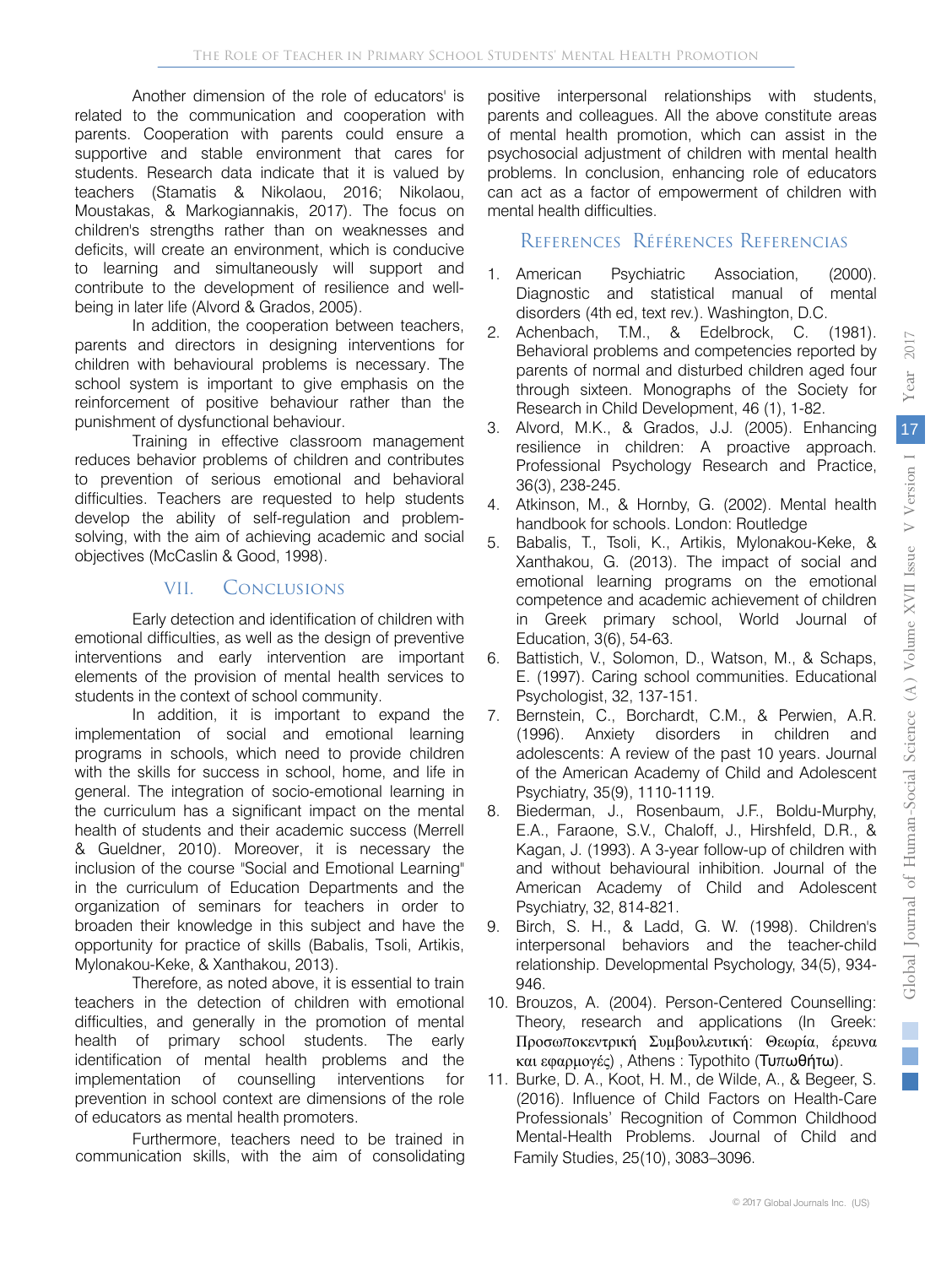- 12. Cadima, J., Leal, T., & Burchinal, M. (2010). The quality of teacher-student interaction: Associations with first graders' academic and behavioral outcomes. Journal of School Psychology, 48, 457- 482.
- 13. Catalano, R. F., Haggerty, K. P., Oesterle, S., Fleming, C. B. and Hawkins, J. D. (2004). The Importance of Bonding to School for Healthy Development: [Findings from](https://www.ncbi.nlm.nih.gov/pubmed/?term=Haggerty%20KP%5BAuthor%5D&cauthor=true&cauthor_uid=15493702) the Social Development Research Group. Journal of School Health, 74: 252–261.
- 14. Clauss-Ehlers, C.S. & Levi, L.L. (2002). Violence and community, terms in conflict: An ecological approach to resilience. Journal of Social Distress and the Homeless, 11(4), 265-278.
- 15. Costello, E.J., Mustillo, S., Erkanli, A., Keeler, G., & Angold, A. (2003). Prevalence and development of psychiatric disorders in childhood and adolescence. Archives of General Psychiatry, 60(8), 837-844.
- 16. Crosnoe, R., Johnson, M.K., & Elder, G.H. (2004). Intergenerational bonding in school: Τhe behavioral and contextual correlates of student-teacher relationships. Sociology of Education, 77, 60-81.
- 17. Egger, H.L., & Angold, A. (2006). Common emotional and behavioral disorders in preschool children: Presentation, nosology, and epidemiology. Journal of Child Psychology and Psychiatry, 47 (3- 4), 313-337.
- 18. Elias, M.J., Zins, J.E., Weissberg, R.P., Frey, K.S., Greenberg, M.T., Haynes, N.M., Kessler, R., Schwab-Stone, M.E., & Shiver, T.P. (1997). Promoting social and emotional learning: Guidelines for educators. Alexandria, VA: Association for Supervision and Curriculum Development.
- 19. Farmer, E., Burns, B., Phillips, S., Angold, A., & Costello, E. (2003). Pathways into and through mental health services for children and adolescents. Psychiatric Services, 54, 60-66.
- 20. Fazel, M., Hoagwood, K., Stephan, S., & Ford, T. (2014). Mental health interventions in schools in high-income countries. The Lancet Psychiatry, 1(5), 377-387.
- 21. Ford, T., Goodman, R., & Meltzer, H. (2003).The British child and adolescent mental health survey 1999: The DSM-IV disorders. Journal of American Academy of child and Adolescent Psychiatry, 42(10), 1203-1211.
- 22. Friedman, R., & Chase-Lansdale, P. (2002). Chronic Adversities. In M. Rutter & E.Taylor (Eds.), Child and Adolescent Psychiatry Modern Approaches, 4th Edition, Blackwell Publishing Oxford.
- 23. Graber, (2004). Internalizing problems during adolescence. In R.M. Lerner & L. Steinberg (Eds.), Handbook of Adolescence Psychology (pp.587- 619). New Υork: Wiley.
- 24. Graham, A., Phelps, R., Maddison, C., & Fitzgerald, R. (2011). Supporting children's mental health in

schools: Τeacher views. Teachers and Teaching Theory and Practice, 17(4), 479-296.

- 25. Greenberg, M.T., Kusche, C.A., Cook, E.T., & Quamma, J.P. (1995). Promoting emotional competence in school-aged children: The effects of the PATHS curriculum. Development and Psychopathology, 7, 117-136.
- 26. Greenberg, M.T., Weissberg, R.P., O' Brien, M.U., Zins, J.E., Fredericks, L., & Resnik, H. (2003). Enhancing school- based prevention and youth development through coordinated social, emotional, and academic learning. American Psychologist, 58(6-7), 466-474.
- 27. Gross, J. (Ed.) (2008). Getting in early. London Smith Institute and the Centre for Social Justice.
- 28. Hamre, B., & Pianta, R. (2001). Early teacher-child relationships and the trajectory of children's school outcomes through eighth grade. Child Development, 72, 625-638.
- 29. Harter, S. (1996). Teacher and classmates influences on scholastic motivation self-esteem, and level of voice in adolescents. In J. Juvonen & K. Wentzel (Eds.), Social motivation Understanding Children's school adjustment. New York: Cambridge University Press.
- την προαγωγή της ψυχικής υγείας και της μάθησης στη εκπαιδευτικούς και μαθητές"). Athens: Typothito (Τυπωθήτω). 30. Hatzihristou, H. (eds.) (2011a,b,c). Social and Emotional education in school: A program for mental health promotion and the promotion of learning in school community: Educational material for teachers and students. (In Greek: "Κοινωνική και Συναισθηματική αγωγή στο σχολείο: Πρόγραμμα για σχολική κοινότητα. Εκπαιδευτικό υλικό για
- 31. Hatzihristou, H. (2015). Counselling in school context (In Greek: "Η Συμβουλευτική στη σχολική κοινότητα"). Athens: Gutenberg.
- 32. Hatzihristou, H., Lambropoulou, A. & Lykitsakou, K.(2004). A different school: school as a community that cares (In Greek: " Ένα διαφορετικό σχολείο: Το σχολείο ως κοινότητα που νοιάζεται και φροντίζει."). Psychologia (Ψυχολογία) (11)1,1-19.
- 33. Hatzihristou, Dimitropoulou, Lykitsakou & επίπεδο συστήματος."). Psichologia, Special issue: Contemporary Issues of School Psychology Lampropoulou, (2009). "Promoting mental wellbeing in the school community: Implementing an intervention program at system level." (In Greek: "Προαγωγή της ψυχικής ευεξίας στη σχολική κοινότητα: Εφαρμογή παρεμβατικού προγράμματος σε (Σύγχρονα Θέματα σχολικής Ψυχολογίας), 16(3), 381- 401.
- 34. Hawkins, J.D., Smith, B.H., & Catalano, R.F. (2004). Social development and social and emotional learning. In J.E. Zins, R.P. Weissberg, M.C. Wang, &

 $\mathbb{R}^3$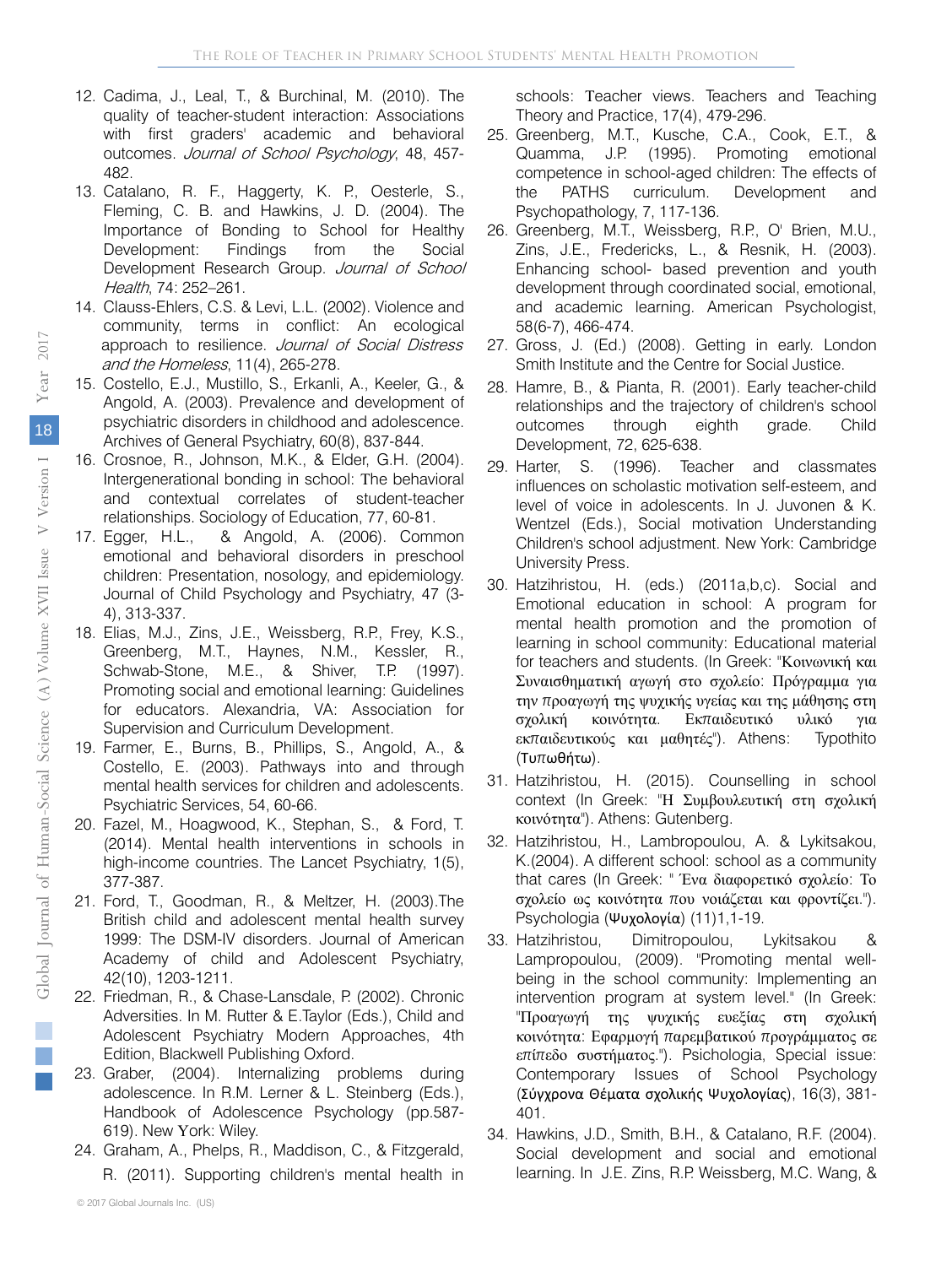H.J. Walberg (Eds.), Building academic success on social emotional learning: What does the research say (pp. 135-150). New York: Teachers College Press.

- 35. Holmes, S.E., Slaughter, J.R., & Kasham, J., (2001). Risk factors in childhood that lead to the development of conduct disorder and antisocial personality disorder. Child Psychiatry and Human Development, 31 (3), 183-193.
- 36. Kay-Lambkin, F., Kemp, E., Stafford, K., & Hazell, T.C. (2007). Mental health promotion and early intervention in early childhood and primary school settings: A review. Journal of Student Wellbeing, 1(1), 31-56.
- 37. Kataoka, S.H., Zhang, L. and Wells, K.B. (2002). Unmet need for mental health care among U.S. children: Variation by ethnicity and insurance status. American Journal of Psychiatry, 159 (9) 1548-1554.
- 38. Koller, J.R., & Bertel, J.M. (2006). Responding to today' s mental health needs of children, families, and schools: Revisiting the pre-service training and preparation of school-based personnel. Education and Treatment of Children, 29(2), 197-217.
- 39. Kontakos, A., & Polemikos, N. (2000). Non-verbal behaviour in kindergarten (In Greek: "Η μη λεκτική επικοινωνία στο νηπιαγωγείο"). Athens: Ellinika Grammata (Ελληνικά Γράμματα).
- 40. Kodakos, A. & Stamatis, P. (2002). "Principles of a "Εκπαιδευτική, (pp.358-385). Athens: Atrapos (Ατραπός). Healthy Communication". (In Greek: "Αρχές μας Επικοινωνιακής Υγεινής"), In N. Polemikos, M. Kaila, F. Kalabasis (eds.), Educational, Family and Political Psychopathology, (In Greek: Οικογενειακή και Πολιτική Ψυχοπαθολογία"), Deviations in educational context (In Greek: "Αποκλίσεις στο χώρο της Εκπαίδευσης"), Vol, C,
- within childhood externalizing and internalizing 41. Lilienfeld, S.O. (2003). Comorbidity between and disorders: Reflections and direction. Journal of Abnormal Child Psychology, 31(3), 285-291.
- 42. Levitt, J.M, Saka, N., Hunter-Romanelli, & Hoagwood, K. (2007). Early identification of mental health problems in schools: The status of instrumentation, 45, Journal of School Psychology, 163-191.
- 43. Luthar, S.S., & Zigler, E. (1992). Intelligence and social competence among high-risk adolescents. Development and Psychopathology, 4, 287-299.
- 44. Luthar, S., Cicchetti, D., & Becker, B. (2000). The construct of resilience. Child Development, 71, 543- 562.
- 45. Malikiossi-Loizou, M., & Sponta, E. (2004). The effect of training in communication skills on nonverbal behaviour interactions of preschool teachers (In Greek: "Η επίδραση της εκπαίδευσης σε δεξιότητες επικοινωνίας στη μη λεκτική συμπεριφορά

 αλληλεπίδρασης της νηπιαγωγού." In N. Polemikos & A. Kontakos (Eds.), Non-verbal behaviour: Modern theoretical and research approaches, (In Greek: "Η Ellinika Grammata (Ελληνικά Γράμματα). μη λεκτική επικοινωνία: Σύγχρονες θεωρητικές και ερευνητικές προσεγγίσεις") (pp. 163-185). Athens:

- 46. Malikiossi-Loizou, M. (2011). Counselling Psychology in education, (In Greek:Η Συμβουλευτική Ψυχολογία στην εκπαίδευση). Athens: Pedio (Πεδίο).
- management sheer compliance: Helping students 47. McCaslin, M., & Good, T. (1998). Moving beyond to develop goal coordination strategies. Educational Horizons, 76, 169-176.
- 48. Meehan, B.T., Hughes, J.N., & Cavell, T.A. (2003). Teacher-student relationships as compensatory resources for aggressive children. Child Development, 74, 1145-1157.
- 49. Merrell, K.W., & Gueldner, B.A. (2010). Social and emotional learning in the classroom: Promoting mental health and academic success. New York: The Guildford Press.
- 50. Nastasi, B. K., Moore, R. B., & Varjas, K. M. (2004). School-based mental health services: Creating comprehensive and culturally specific programs. American Psychological Association.
- 51. Nikolaou, E., Moustakas, L., Markogiannakis, G. (2017). Greek Teachers' Perceptions on the Effective Strategies and Interventions for Addressing Children with Depression in School Context. Science Journal of Education. Vol. 5, No. 4, pp. 185-191.
- 52. Pianta, R.C. (1999). Enhancing relationships between children and teachers. Washington, DC : American Psychological Association.
- Kontakos (Eds.), Non-verbal behaviour: modern theoretical and research approaches, (In Greek: ερευνήτικες προσεγγισεις ), (pp. 220 2<br>Ellinika Grammata (Ε<mark>λληνικά Γράμματα</mark>). 53. Polemikos, N., & Kontakos, A. (2002). Non verbal behaviour in psychotherapy (In Greek: "Η μη λεκτική επικοινωνία στη ψυχοθεραπεία"). In N.Polemikos & A. "Μη λεκτική επικοινωνία: Σύγχρονες θεωρητικές και ερευνητικές προσεγγίσεις"), (pp. 223-249). Athens:
- 54. Rothi, D.A., Leavey, G., & Best, R. (2008). On the front-line: Teachers as active observers of pupils' mental health. Teaching and Teacher Education, 24, 1217-1231.
- 55. Severson, H.H., Walker, H.M., Hope-Doodlittle, Kratochwill, T.R., & Gresham, F.M. (2007). Proactive, early screening to detect behaviorally atrisk students: Issues, approaches, emerging innovations, and professional practices. Journal of School Psychology, 45, 193-223.
- 56. Stamatis, P. J., & Nikolaou, E. N. (2016). Communication and Collaboration between School and Family for Addressing Bullying. International Journal of Criminology and Sociology, 5, 99-10